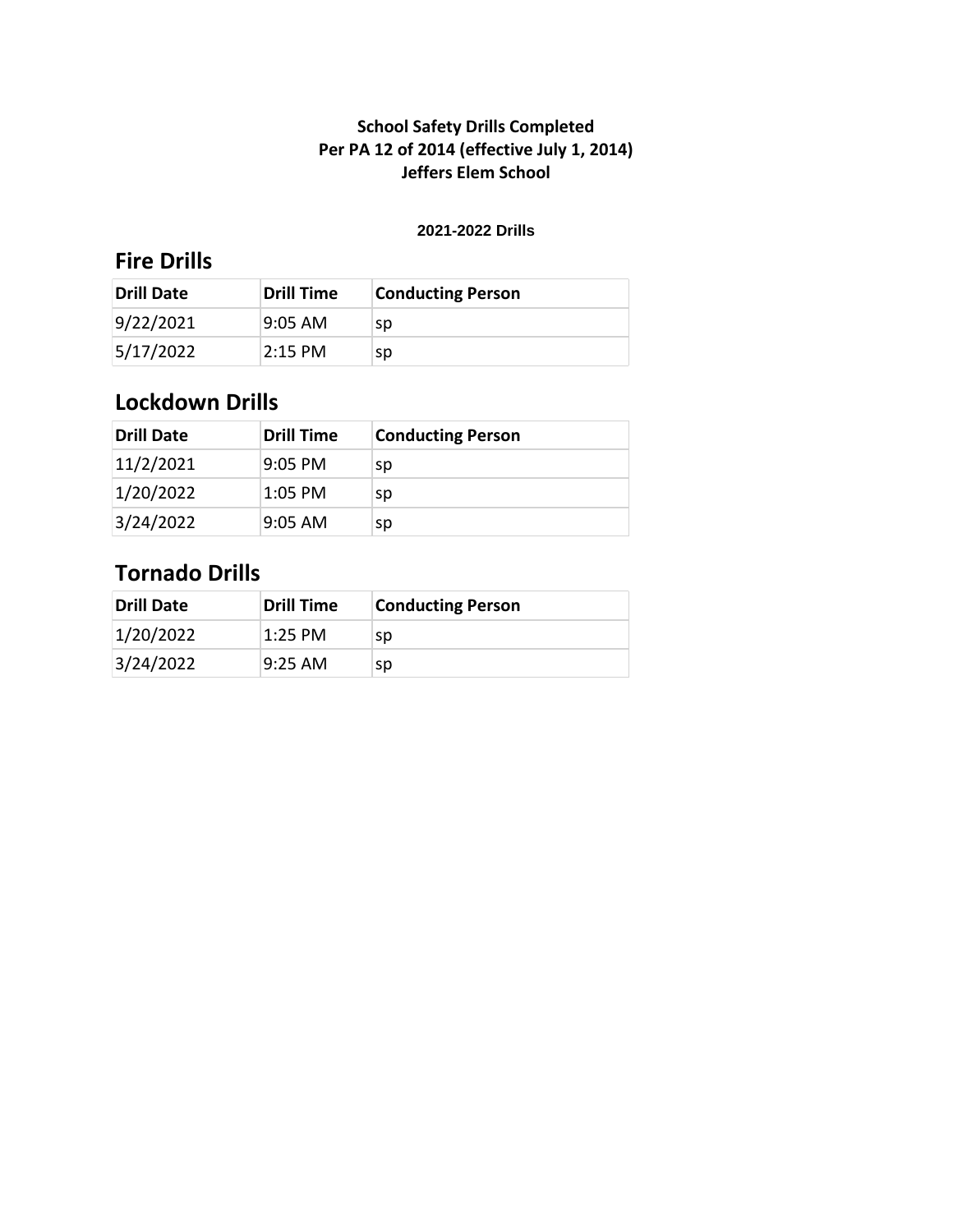#### **2020-2021 Drills**

## **Fire Drills**

| Drill Date | <b>Drill Time</b> | <b>Conducting Person</b> |
|------------|-------------------|--------------------------|
| 9/22/2020  | $8:55$ AM         | shelley Peets            |
| 10/6/2020  | $1:20$ PM         | <b>Shelley Peets</b>     |
| 11/5/2020  | $1:20$ PM         | <b>Shelley Peets</b>     |

# **Lockdown Drills**

| <b>Drill Date</b> | <b>Drill Time</b> | <b>Conducting Person</b> |
|-------------------|-------------------|--------------------------|
| 1/14/2021         | 9:05 AM           | <b>Shelley Peets</b>     |
| 4/20/2021         | $1:20$ PM         | <b>Shelley Peets</b>     |
| 5/17/2021         | $1:20$ PM         | <b>Shelley Peets</b>     |

| Drill Date | Drill Time | <b>Conducting Person</b> |
|------------|------------|--------------------------|
| 4/20/2021  | 1:40 PM    | <b>Shelley Peets</b>     |
| 5/17/2021  | $1:30$ PM  | <b>Shellley Peets</b>    |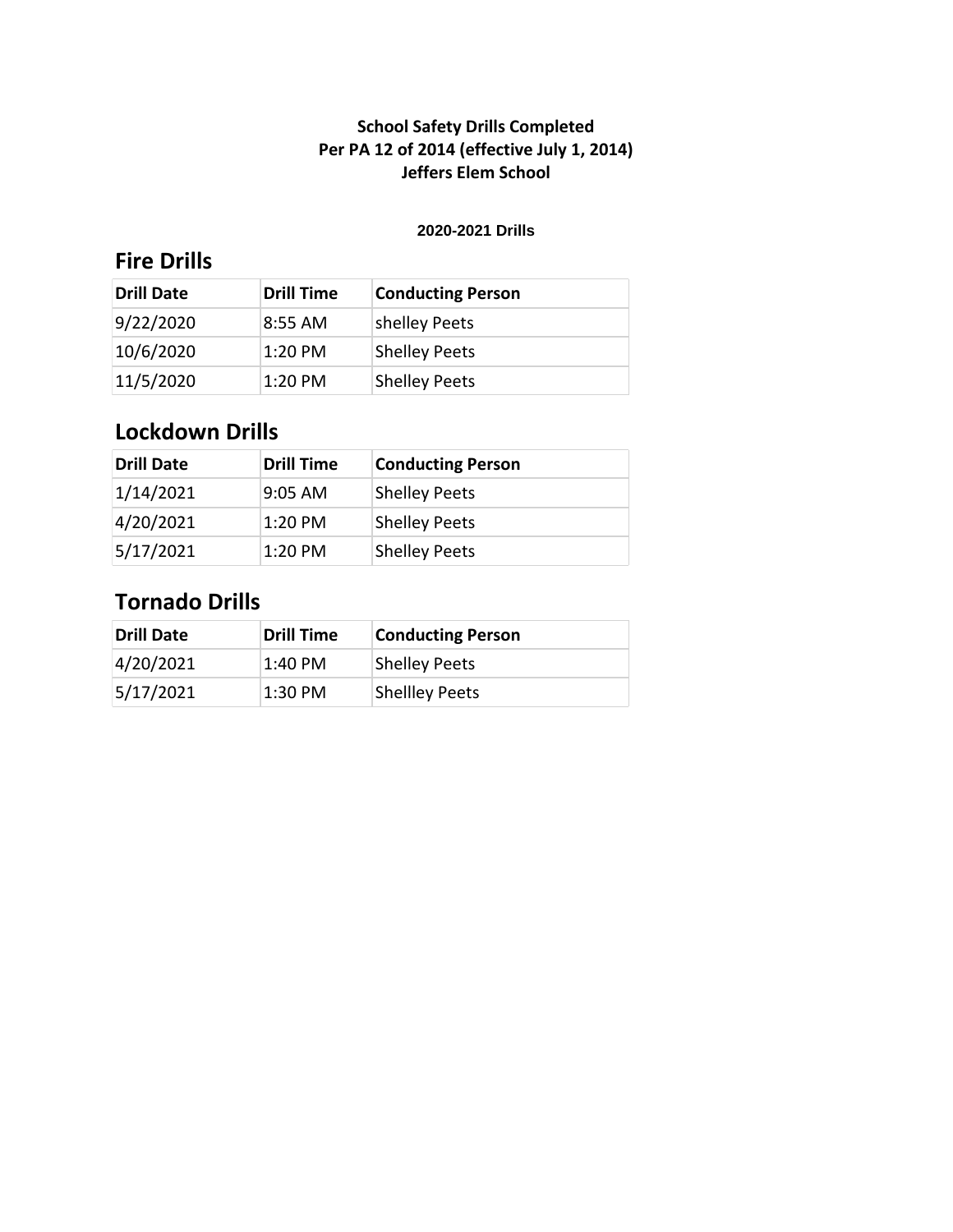#### **2019-2020 Drills**

## **Fire Drills**

| <b>Drill Date</b> | <b>Drill Time</b> | <b>Conducting Person</b> |
|-------------------|-------------------|--------------------------|
| 9/19/2019         | 9:05 AM           | <b>Shelley Peets</b>     |
| 10/9/2019         | 1:05 PM           | <b>Shelley Peets</b>     |
| 11/20/2019        | 1:05 PM           | <b>Shelley Peets</b>     |
| 4/21/2020         | 2:40 PM           | <b>NO DRILL-COVID</b>    |
| 5/12/2020         | $9:45$ AM         | <b>NO DRILL- COVID</b>   |

## **Lockdown Drills**

| <b>Drill Date</b> | <b>Drill Time</b> | <b>Conducting Person</b> |
|-------------------|-------------------|--------------------------|
| 11/12/2019        | l9:55 AM          | <b>Shelley Peets</b>     |
| 3/10/2020         | 9:05 AM           | <b>Shelley Peets</b>     |
| 5/6/2020          | $9:05$ AM         | <b>NO DRILL-COVID</b>    |

| <b>Drill Date</b> | <b>Drill Time</b> | <b>Conducting Person</b> |
|-------------------|-------------------|--------------------------|
| 3/10/2020         | $9:30$ AM         | <b>Shelley Peets</b>     |
| 5/6/2020          | $9:30$ AM         | <b>NO DRILL-COVID</b>    |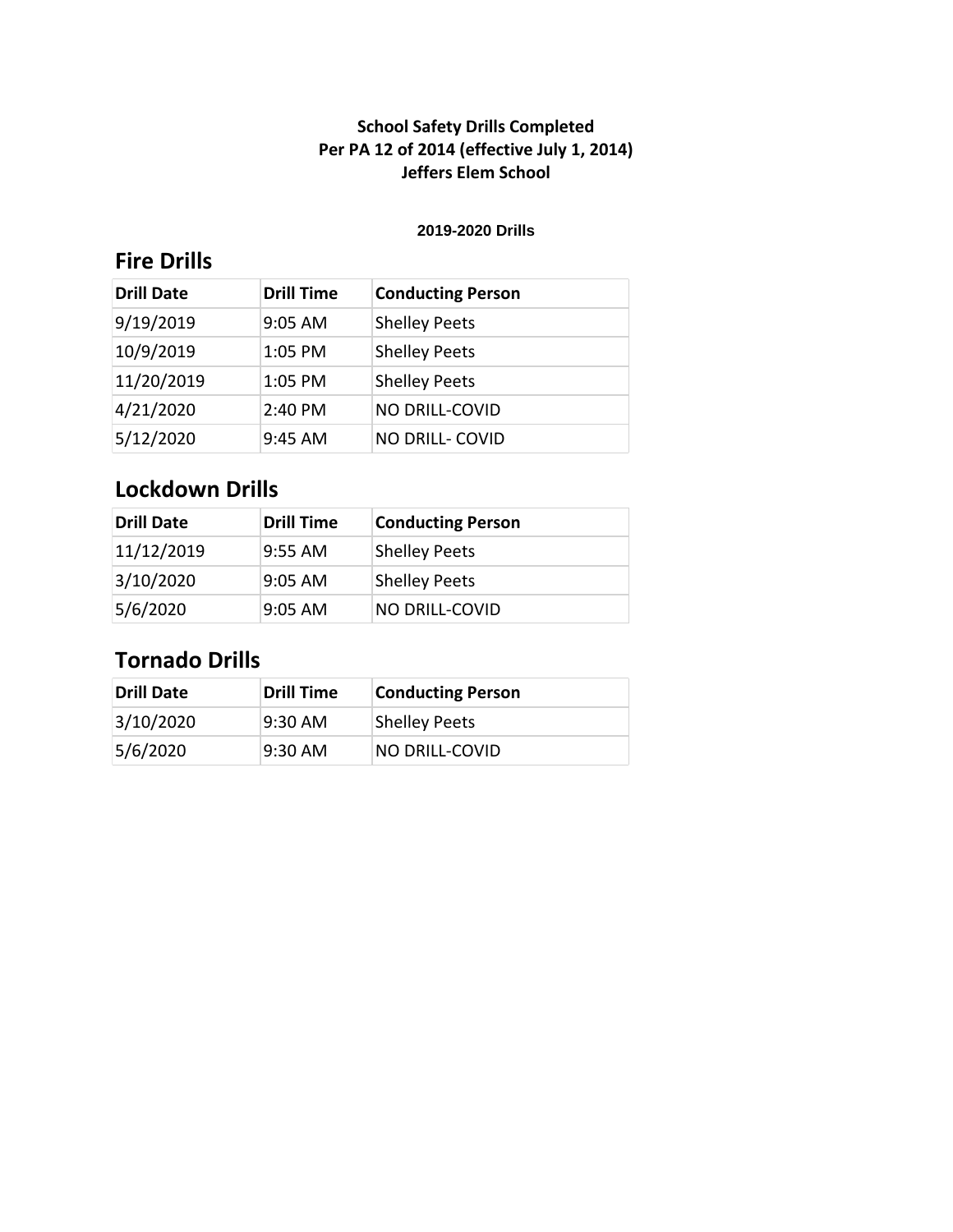#### **2018-2019 Drills**

## **Fire Drills**

| <b>Drill Date</b> | <b>Drill Time</b> | <b>Conducting Person</b> |
|-------------------|-------------------|--------------------------|
| 9/18/2018         | 9:10 AM           | <b>Shelley Peets</b>     |
| 10/2/2018         | 10:15 AM          | <b>Shelley Peets</b>     |
| 11/14/2018        | 1:00 PM           | <b>Shelley Peets</b>     |
| 4/30/2019         | $9:10$ AM         | <b>Shelley Peets</b>     |

# **Lockdown Drills**

| <b>Drill Date</b> | <b>Drill Time</b> | <b>Conducting Person</b> |
|-------------------|-------------------|--------------------------|
| 11/5/2018         | 9:00 AM           | <b>Shelley Peets</b>     |
| 4/23/2019         | $1:00$ PM         | <b>Shelley Peets</b>     |
| 5/7/2019          | 9:10 AM           | <b>Shelley Peets</b>     |

| Drill Date | <b>Drill Time</b> | <b>Conducting Person</b> |
|------------|-------------------|--------------------------|
| 11/5/2018  | $9:20 \text{ AM}$ | <b>Shelley Peets</b>     |
| 4/23/2019  | 1:15 PM           | <b>Shelley Peets</b>     |